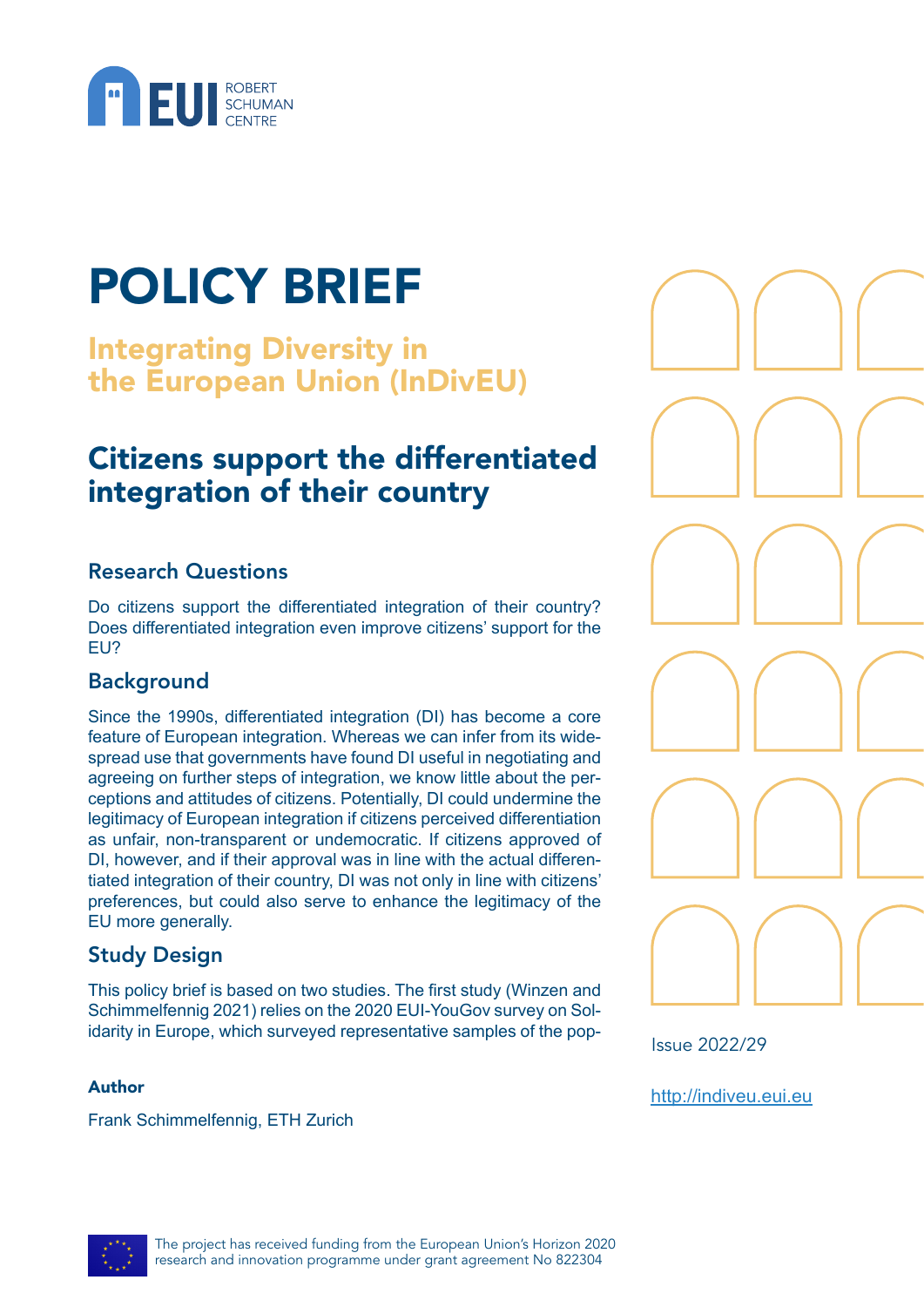ulations of 14 countries from all parts of Europe (Genschel et al. 2020), which asks respondents about their agreement with opt-outs and multispeed integration. The study tests whether agreement is correlated with the actual differentiations of their country of residence and several individual-level attributes. The second study leverages a Eurobarometer survey conducted around the time of the Danish JHA referendum of 2015 for a quasi-experimental analysis of whether opt-outs affect citizens' perceptions of the EU's democratic legitimacy (Schraff and Schimmelfennig 2020).

#### Findings

Citizens tend to agree with the differentiated integration that their country has experienced. Respondents from countries with more differentiated European integration are also more supportive of differentiation. More specifically, they are also supportive of the type of differentiation they have experienced. The more a country has opted out from treaty revisions introducing deeper integration (especially in the domain of core state powers), the more supportive respondents are of multi-tier differentiation. Likewise, the experience of temporary exclusions resulting from enlargement goes together with support for multi-speed integration. These findings suggest that the variation of integration among the member states enjoys broad public support and legitimacy.

Support is high even in those member states that have experienced a high degree of mostly exclusionary and discriminatory differentiation in the context of their accession to the EU. It seems, however, that any negative assessment of differentiated integration was offset by the transitional nature of accession-based differentiation, the quick process of catching up with the old member states in the case of willing new member states, and the opportunity of avoiding full integration (especially in the Eurozone) on the part of reluctant new members states. Moreover, this multi-speed differentiation appears to be favoured by citizens with inclusive identity conceptions, left ideology, and support for European-wide solidarity in particular.

In addition, the study of the Danish opt-out referendum showed a positive effect of the vote on the perception of Danish citizens that their 'voice counts' in the EU. This effect is largely driven by the Eurosceptic part of the population. The study suggests that DI can lead to convergence

between Eurosceptics' and Europhiles' evaluations of the EU's democratic quality. Therefore, differentiated integration appears to have the potential of reconciling heterogeneous preferences on the citizen level and of narrowing the gap the EU positions of citizens and political elites.

#### Recommendations

Differentiated integration does not undermine citizen support for European integration. Our results suggest that policymakers need not worry in general about popular legitimacy when negotiating differentiations to facilitate accession or EU reform. However, they should ensure that differentiation is either voluntary or temporary (if it is involuntary as is often the case in accession treaties). Differentiated integration that allows member states to join an integrated policy when they are ready, but does not force them to do so, seems to enjoy broad support among EU citizens. The possibility of opt-outs even appears to partly reconcile Eurosceptic citizens with the EU and narrow the gap between Eurosceptic citizens, on the one hand, and integration-friendly citizens and elites, on the other.

#### References

- Genschel, P., Hemerijck, A., Shakespeare, S., van Parys, J., Cicchi, L. & Nasr, M. (2020). EUI-YouGov survey on solidarity in Europe. Robert Schuman Centre for Advanced Studies, European University Institute. Retrieved from [https://hdl.handle.net/1814/67584.](https://hdl.handle.net/1814/67584)
- Schraff, D. & Schimmelfennig, F. (2020). Does differentiated integration strengthen the democratic legitimacy of the EU? Evidence from the 2015 Danish opt-out referendum. European Union Politics 21(4): 590–611
- Winzen, Thomas & Schimmelfennig, Frank (2021). Do Citizens Support the Differentiated Integration of Their Country?, InDivEU Deliverable.